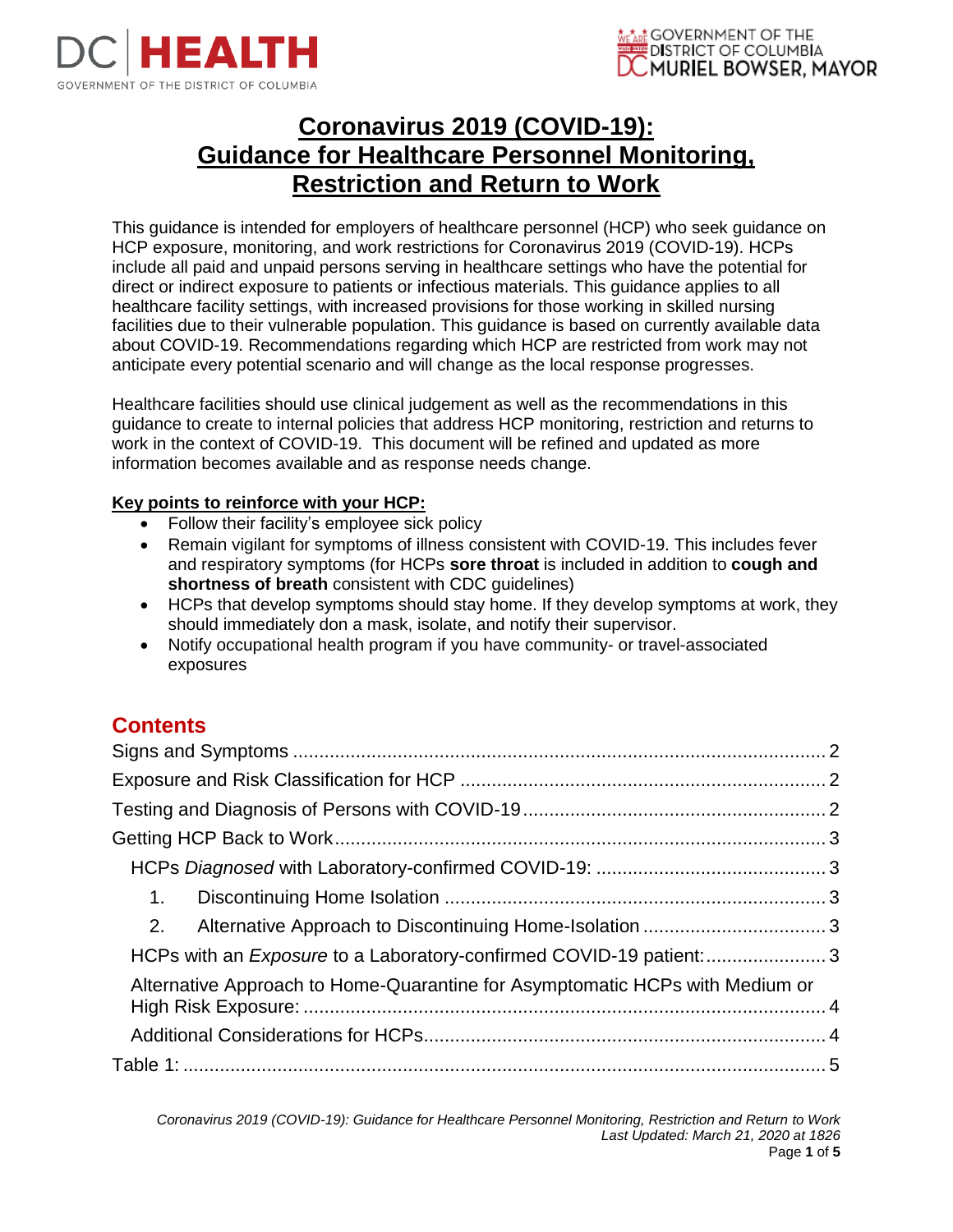



### <span id="page-1-0"></span>**Signs and Symptoms**

Because of their often extensive and close contact with vulnerable individuals in healthcare settings, a conservative approach to HCP monitoring and restriction from work was taken to quickly identify early symptoms and prevent transmission from potentially contagious HCP to patients, others HCPs, and visitors. Healthcare facilities should have a low threshold for evaluating symptoms and testing symptomatic HCP, particularly those who fall into the highand medium- risk categories described in this guidance. If they develop any fever (measured temperature >38.0 degrees Celsius or subjective fever) OR respiratory symptoms consistent with COVID-19 (e.g., **cough, shortness of breath, sore throat**[\).](https://www.cdc.gov/coronavirus/2019-ncov/hcp/guidance-risk-assesment-hcp.html#note1) Please note that consistent with CDC guidelines the signs and symptoms described in this guidance are broader than those described when assessing exposures for individuals not working in healthcare.

### <span id="page-1-1"></span>**Exposure and Risk Classification for HCP**

Risk classification (i.e. high, medium, low) for asymptomatic HCPs following exposure to patients to with COVID-19 are listed in Table 1. If a HCP was exposed to a person with COVID-19 in your facility, use Table 1 to identify the risk classification and associated recommendation for monitoring and work restriction. If a HCP experiences a non-occupational exposure to COVID-19 (outside of work), they will require a risk assessment via occupational health (Guidance can be found under the "Resources" tab at coronavirus.dc.gov).

### <span id="page-1-2"></span>**Testing and Diagnosis of Persons with COVID-19**

DC Health requires laboratory confirmation for COVID-19 diagnosis for documenting and taking public health action against COVID-19. **It is not recommended to test HCPs who are asymptomatic, regardless of exposure.** When symptomatic HCPs are tested (regardless exposure category, *see Table 1 at end of this document*), please note the following.

- **If test results are positive:**
	- o HCP must remain in **home-isolation** and cannot return to work until they meet the criteria in the 'Discontinuation of Home Isolation and Home Quarantine for HCPs' section below.
- **If test results are negative:**
	- o HCP who do not have an identified source of exposure or have a low risk exposure (see Table 1) do not need to remain in quarantine
	- $\circ$  HCP who have an identified source of medium or high risk exposure (see Table 1) need to remain in **home-quarantine for 14 days from the time of their exposure**.
	- $\circ$  Patients who are still symptomatic at the time of test result should continue to follow their facility's employee sick policy (i.e. stay home when sick)
- **If never tested for COVID-19** but have an alternate diagnosis, criteria for return to work should be based on that diagnosis.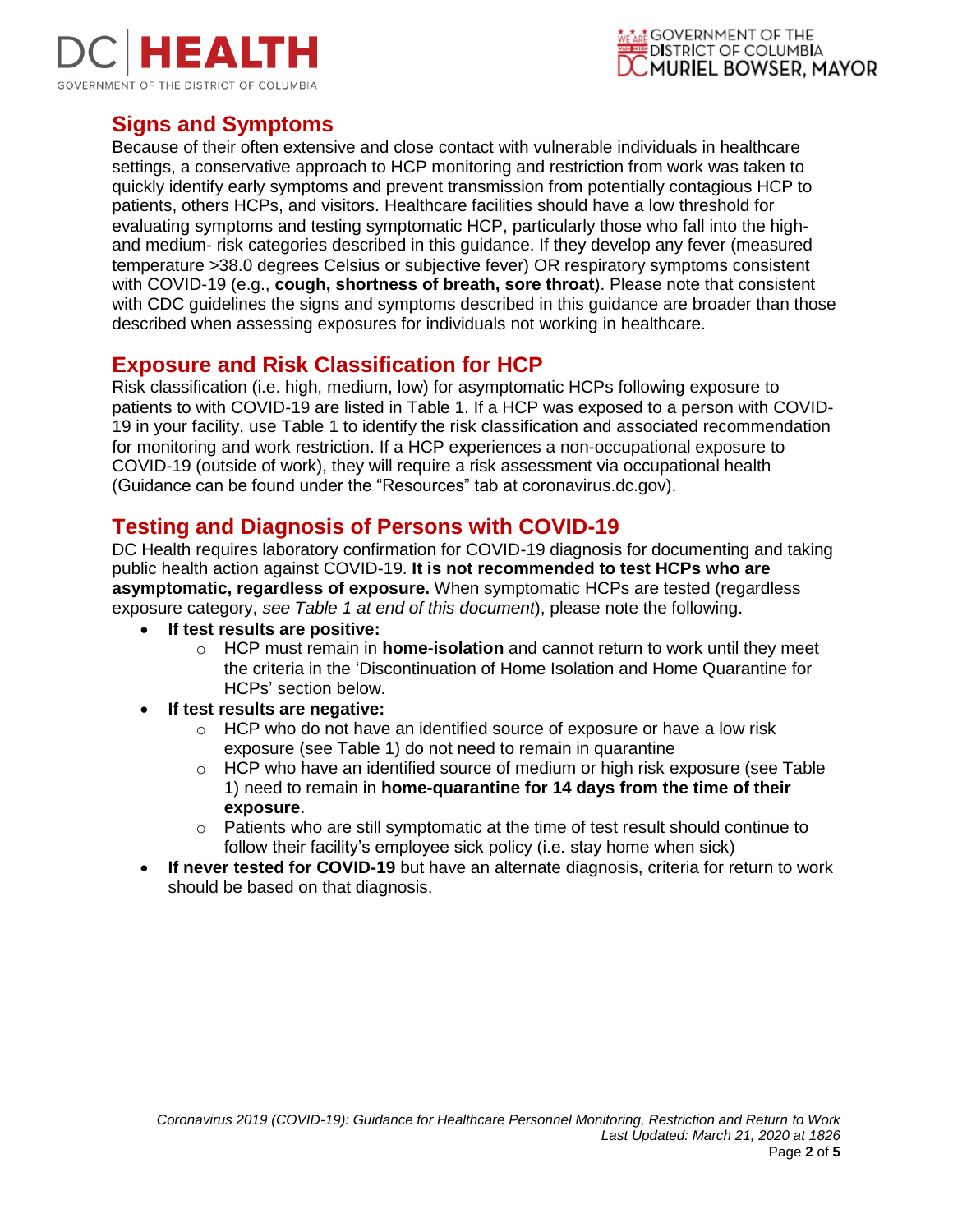



## <span id="page-2-0"></span>**Getting HCP Back to Work**

Below are the ways to bring HCPs back to work after a COVID-19 diagnosis or exposure. Alternative options are to be used to address staffing shortages. Facilities should consider how to appropriately strike a balance between staffing, supply preservation, and patient and HCP safety.

#### <span id="page-2-2"></span><span id="page-2-1"></span>**HCPs** *Diagnosed* **with Laboratory-confirmed COVID-19:**

#### **1. Discontinuing Home Isolation**

A test-based strategy is currently recommended for DC healthcare facilities to address high and medium risk exposures of HCPs, if feasible. Please see *Table1* for exposure categories. HCPs may return to work under the following conditions:

- Resolution of fever without the use of fever-reducing medications **AND**
- Improvement in respiratory symptoms (e.g., cough, shortness of breath) **AND**
- Negative results of an FDA Emergency Use Authorized molecular assay for COVID-19 from at least two consecutive nasopharyngeal swab specimens collected ≥24 hours apart (total of two negative specimens).

#### **2. Alternative Approach to Discontinuing Home-Isolation**

<span id="page-2-3"></span>If the preferred approach for discontinuation of home isolation of HCP is not feasible due to staffing and supply chain shortages, the following may be considered as temporary solutions to improve staffing levels:

- **Consider allowing HCP who tested positive** to follow the non-test-based strategy (time-since-illness-onset and time-since-recovery strategy):
	- $\circ$  At least 3 days (72 hours) have passed since recovery defined as resolution of fever without the use of fever-reducing medications and improvement in respiratory symptoms (e.g., cough, shortness of breath); **AND**
	- o At least 7 days have passed since symptoms first appeared, **whichever is later**.

#### **After returning to work, HCP should:**

- Wear a facemask at all times while in the healthcare facility until all symptoms are completely resolved or until 14 days after illness onset, whichever is longer
	- $\circ$  If there is a shortage of masks then consider prioritizing masks for HCP who report being immunocompromised since they might shed the virus longer than non-immunocompromised HCP
- Be restricted from contact with severely immunocompromised patients (e.g., transplant, hematology-oncology) until 14 days after illness onset
- Adhere to hand hygiene, respiratory hygiene, and cough etiquette
- Self-monitor for symptoms, and seek re-evaluation from occupational health if respiratory symptoms recur or worsen

#### <span id="page-2-4"></span>**HCPs with an** *Exposure* **to a Laboratory-confirmed COVID-19 patient:**

HCPs identified to have an exposure to patient with COVID-19 should be risk stratified based on the use of personal protective equipment (PPE) by both the patient (source control) and the HCP (Table 1). An exposure is defined as providing direct and indirect patient care services to a patient with laboratory-confirmed COVID-19 when the patient was **symptomatic**. Preferably,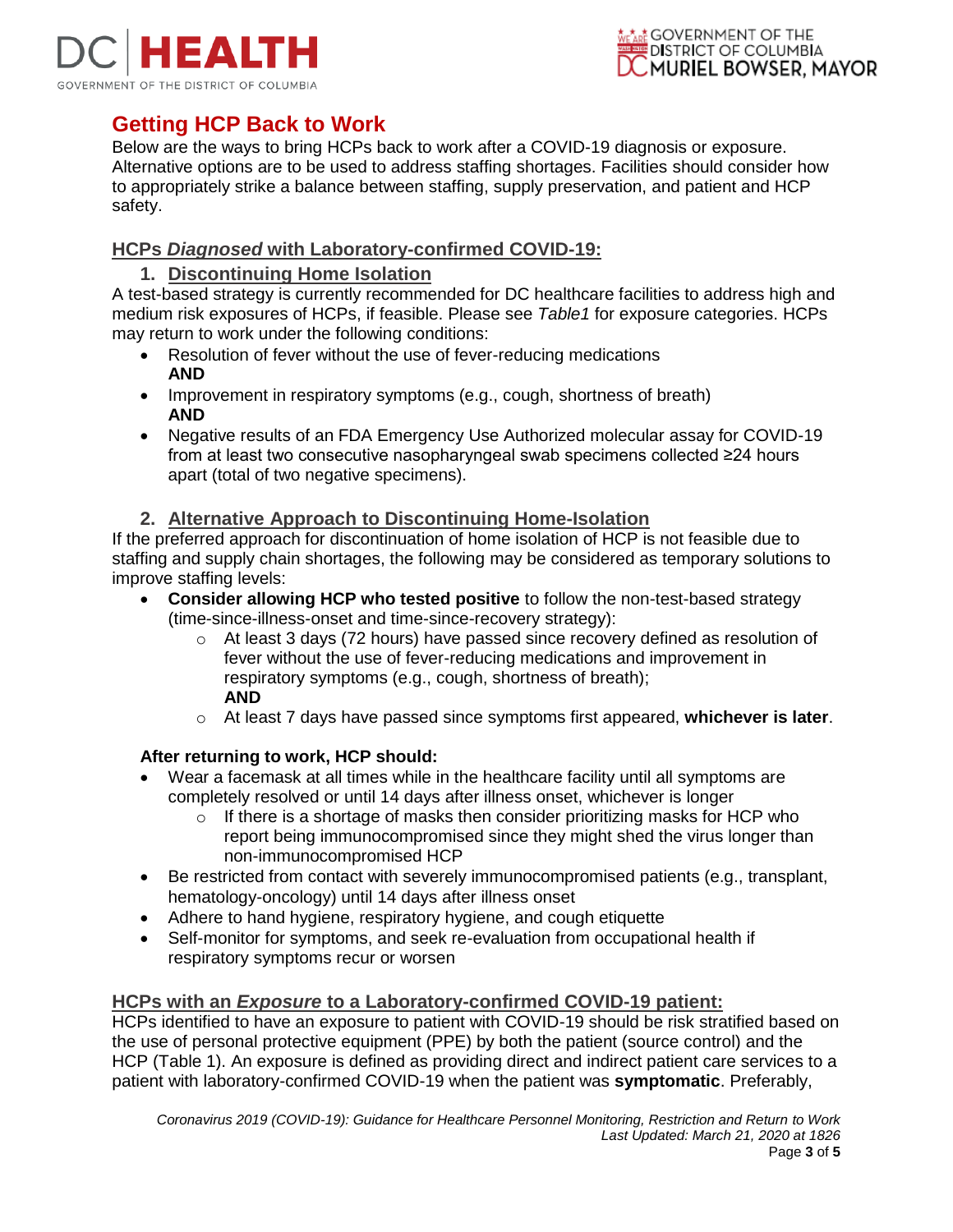



those classified as high or medium risk should be excluded for 14 days and tested if they become symptomatic. If they remain asymptomatic for 14 days (or test negative for symptoms that develop during this period), they may return to work **after the 14-day period is completed**. If they develop symptoms and are diagnosed with COVID-19, they should follow the steps above before returning to work.

#### <span id="page-3-0"></span>**Alternative Approach to Home-Quarantine for Asymptomatic HCPs with Medium or High Risk Exposure 1 :**

If the preferred approach for home quarantine of HCP is not feasible due to staffing, the following alternatives may be considered as temporary solutions to improve staffing levels. DC Health strongly prefers that if at all possible, healthcare facilities try to preserve exclusion of HCPs with a high risk exposure:

- In consultation with their occupational health program, HCPs in this category should:
	- $\circ$  Monitor temperature and absence of symptoms each day prior to starting work.
	- $\circ$  Wear a facemask while at work for the 14 days after the exposure event if there is a sufficient supply of facemasks.
	- o Adhere to hand hygiene protocols per facility policy.
	- $\circ$  Be excluded from working with high risk patient populations (such as in LTC/SNF settings, hematology/oncology, transplant, etc.)
	- o Self-monitor for symptoms, and seek re-evaluation from occupational health if respiratory symptoms recur or worsen
	- $\circ$  Cease patient care activities, don a facemask (if not already wearing), isolate themselves and notify their supervisor if they develop even mild symptoms at work.

#### <span id="page-3-1"></span>**Additional Considerations for HCPs**

 $\overline{a}$ 

- If there is a shortage of testing supplies for COVID-19 then consider prioritizing HCP who report being immunocompromised (as they may have prolonged viral shedding) for clearance testing to return to work.
- Consider limiting exposure of pregnant HCPs, and other HCPs who report chronic health conditions, to patients who are confirmed or have tests pending for COVID-19, especially during higher risk procedures (such as aerosol generating procedures) based on staffing and availability.

<sup>1</sup> For SNF settings, active monitoring of all staff is currently being recommended by DC Health. Alternative options should only be considered in close consultation with DC Health.